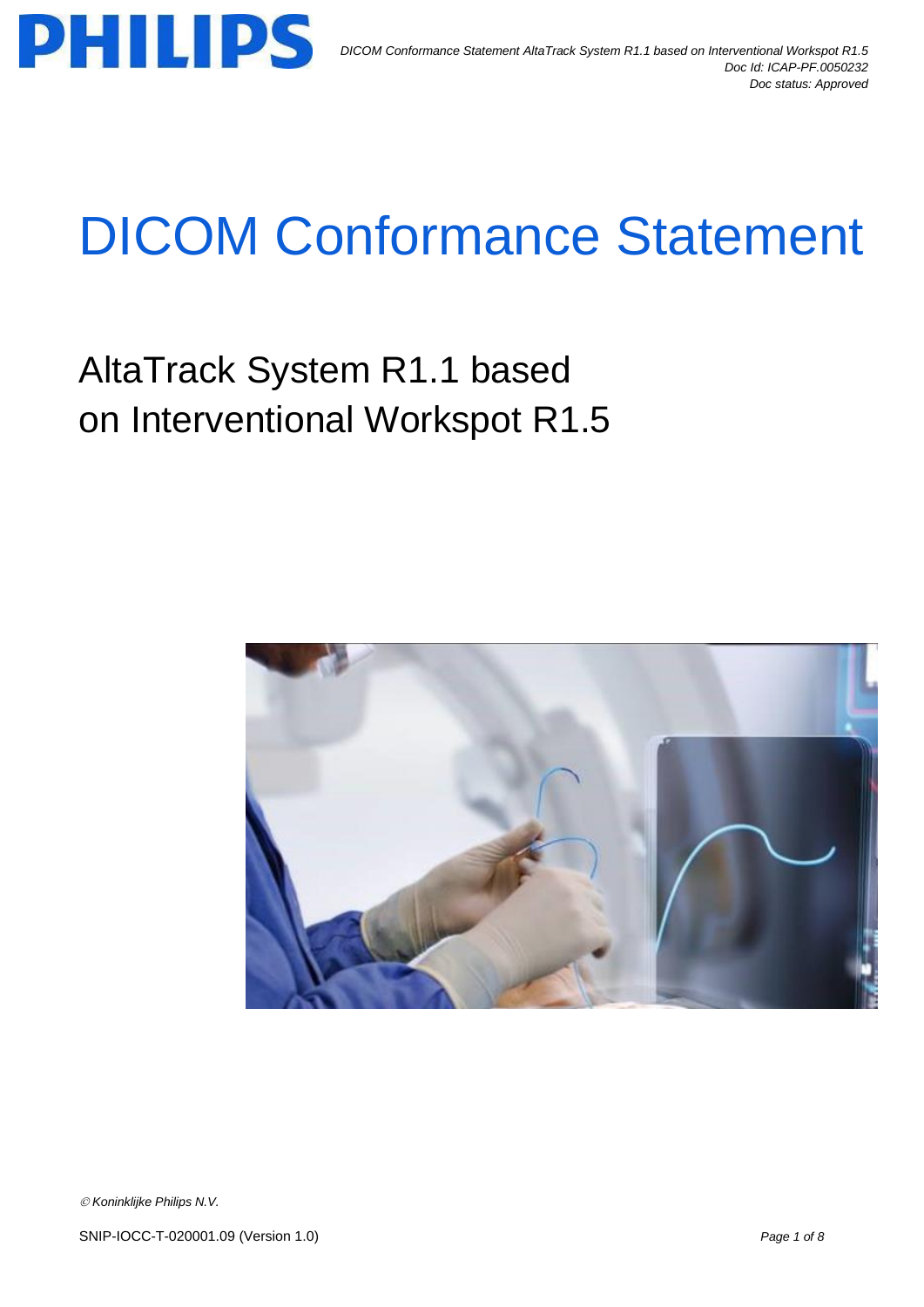### **Issued by:** Philips Medical Systems Nederland BV, a Philips Healthcare company,

P.O. Box 10.000 5680 DA Best The Netherlands

Internet[: https://www.philips.com/healthcare/about/customer-support](https://www.philips.com/healthcare/about/customer-support)

Doc Id: ICAP-PF.0050232 Date: 2020-Sep-02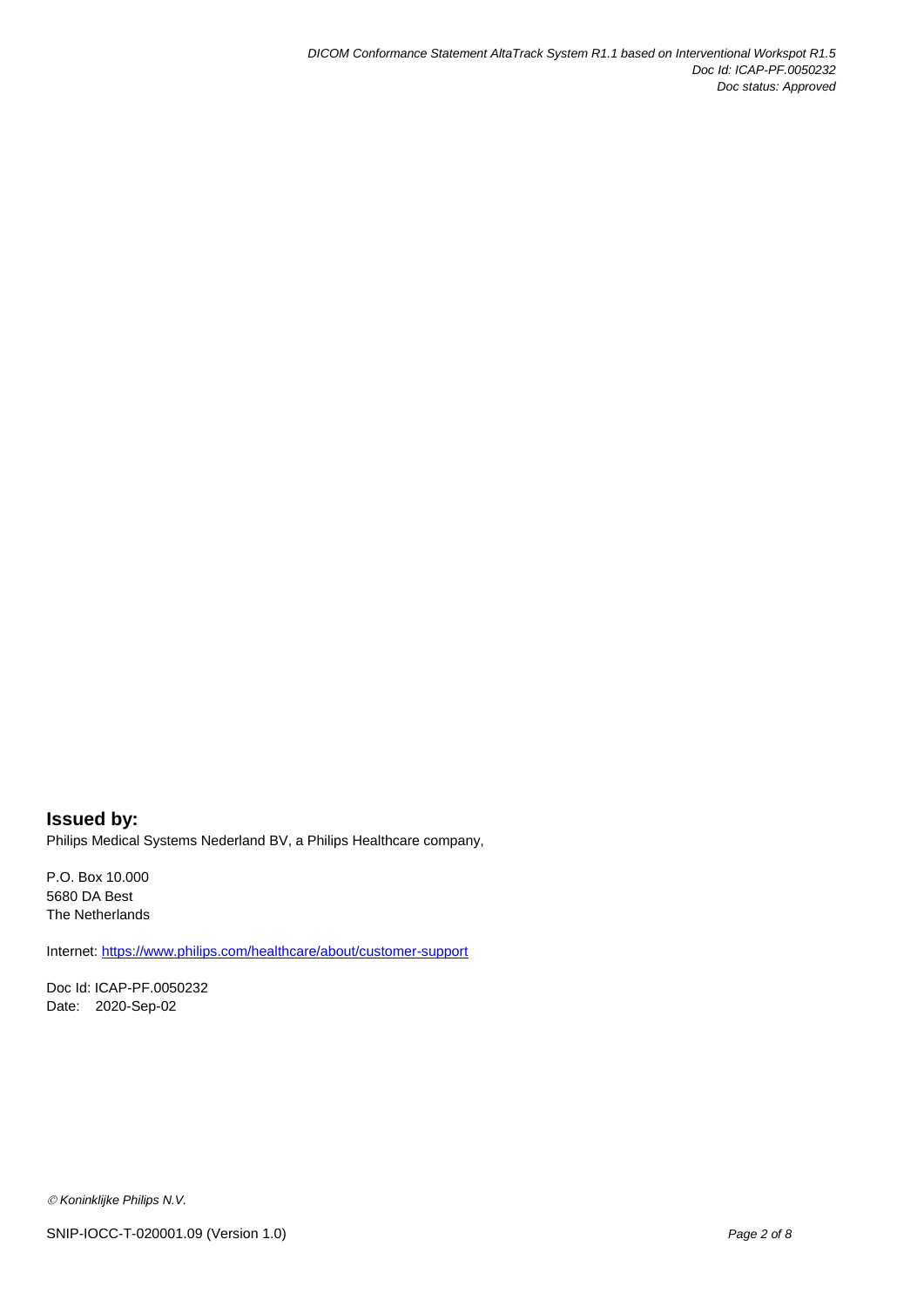## **Table of Contents**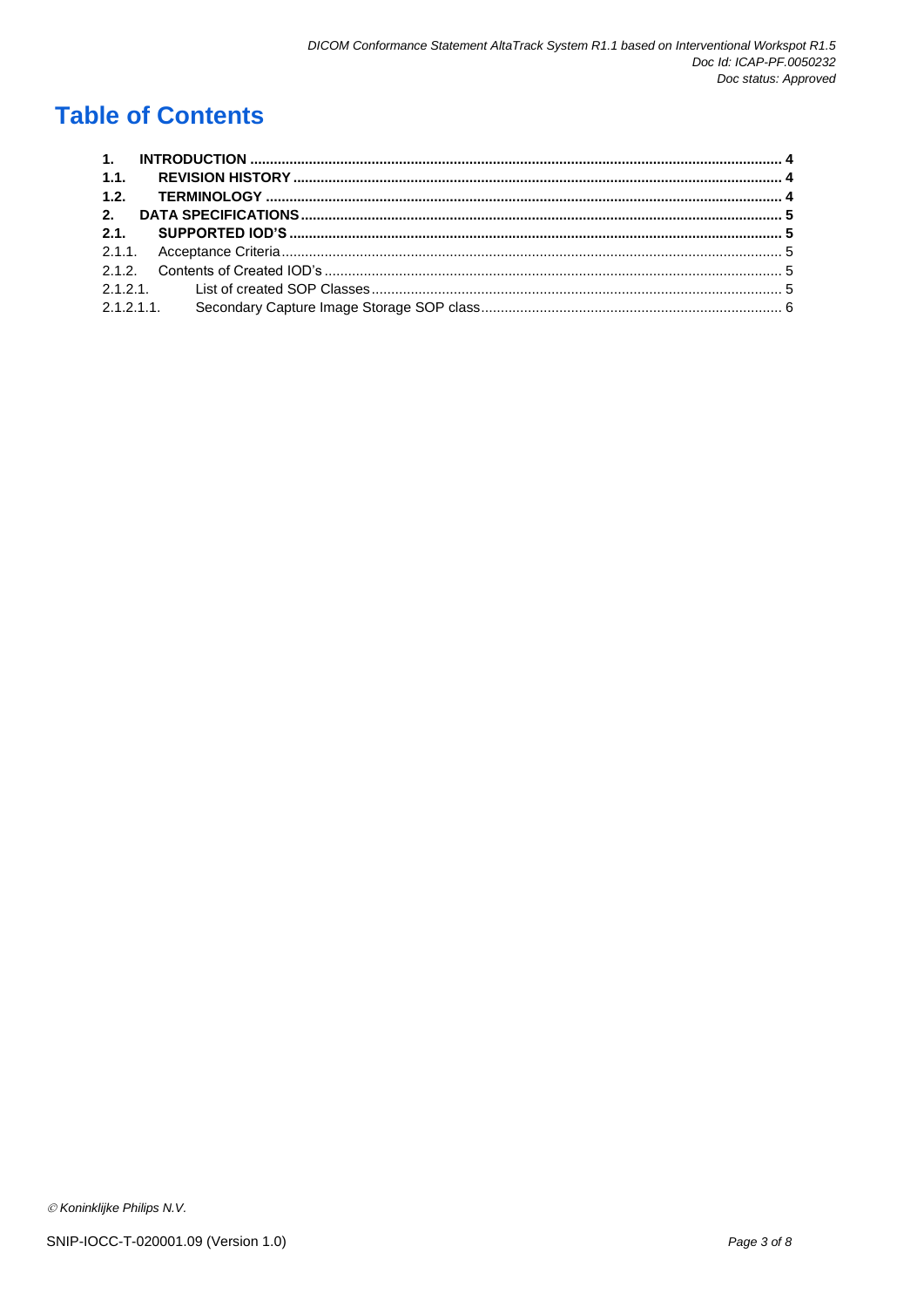# <span id="page-3-0"></span>**1. Introduction**

This DICOM Conformance Statement annex is applicable to the AltaTrack System R1.1 based on the Philips Interventional Workspot R1.5 hosting platform. The DICOM behavior of Interventional Workspot R1.5 is described in DICOM Conformance Statement Interventional Workspot R1.5.

The AltaTrack System is based on Fiber Optic Real Shape technology. The technology involves sending laser light into an optical fiber sensor and measuring light reflected back from that sensor. This allows for live, 3D reconstruction of the shape of that fiber sensor, by means of software and electronic components. The optical fiber sensor is integrated into an angiographic device, which enables live, 3D visualization of the angiographic device.

The AltaTrack System is used in conjunction with a Philips Interventional X-ray system. The real time, 3D visualization of the angiographic device by the AltaTrack System is overlaid on an anatomical context displayed by the X-ray system. The anatomical context is intra-procedurally acquired X-ray data, without or in combination with, overlaid pre-procedurally acquired CT-data.

## <span id="page-3-1"></span>**1.1. Revision History**

The revision history below provides dates and differences among individual document versions.

#### **Table 1: Revision History**

| <b>Document Version</b> | Date of Issue | Description of change                                                         |
|-------------------------|---------------|-------------------------------------------------------------------------------|
| -00                     | 02-Sep-2020   | Final version for AltaTrack System R1.1 based on Interventional Workspot R1.5 |

## <span id="page-3-2"></span>**1.2. Terminology**

| <b>Abbreviation/Term</b> | <b>Explanation</b>                             |
|--------------------------|------------------------------------------------|
| <b>CT</b>                | Computed Tomography                            |
| <b>DICOM</b>             | Digital Imaging and Communications in Medicine |
| <b>IOD</b>               | Information Object Definition                  |
| <b>SC</b>                | <b>Secondary Capture</b>                       |
| SOP                      | Service Object Pair                            |
| <b>UID</b>               | Unique Identifier                              |
| <b>VR</b>                | Value Representation                           |
| XA                       | X-Ray Angiographic                             |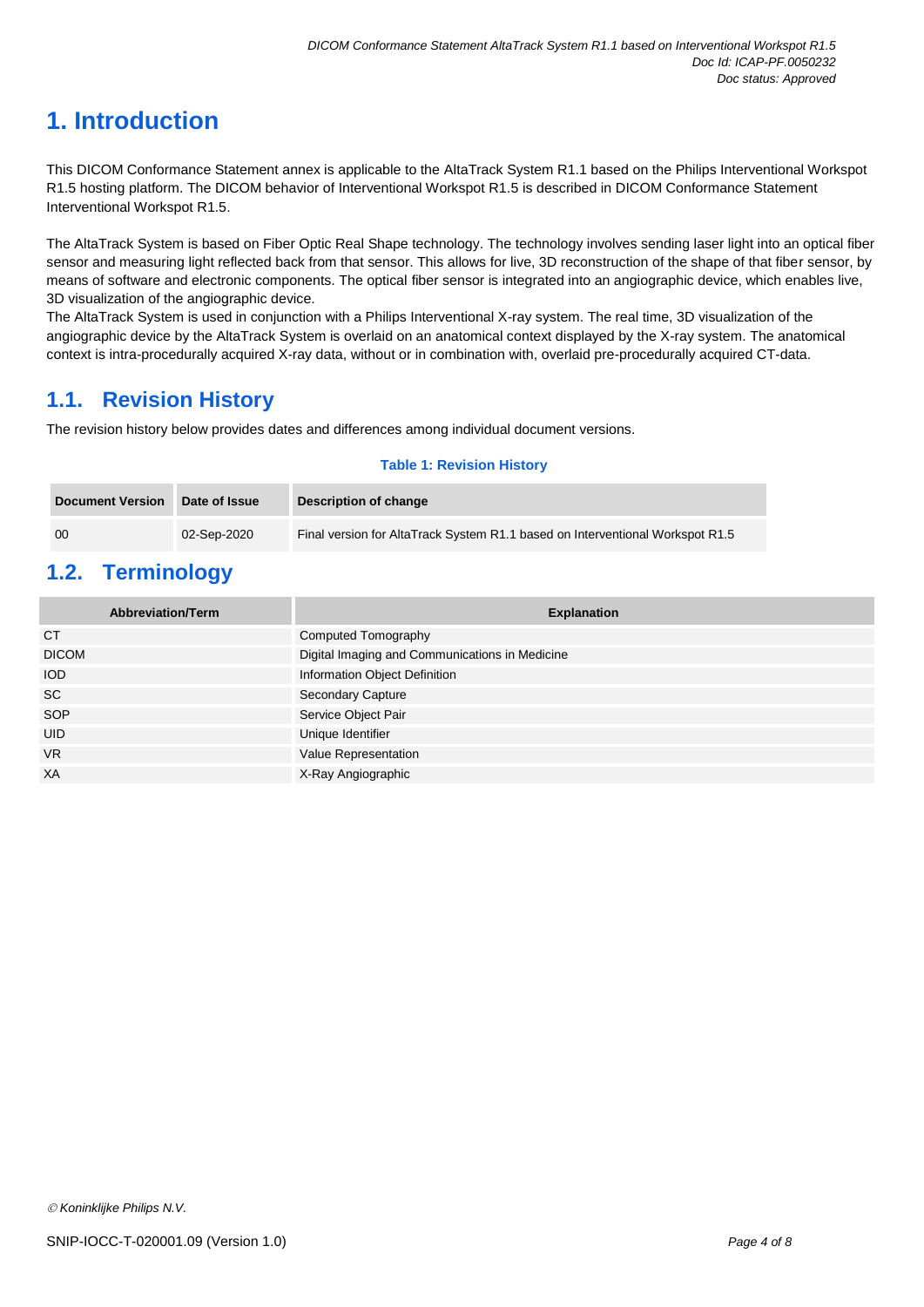# <span id="page-4-0"></span>**2. Data Specifications**

## <span id="page-4-1"></span>**2.1. Supported IOD's**

This section specifies each IOD accepted and / or created by AltaTrack System.

ACCEPTED The applicable IOD is accepted for storage in the repository of the hosting platform and supported for import in AltaTrack System. CREATED The AltaTrack System supports generation of derived data by using the applicable IOD and is able to store this data in the repository of the hosting platform.

#### **Table 2: Supported IOD's**

| IOD                                         | <b>Support</b>            |                 |                |
|---------------------------------------------|---------------------------|-----------------|----------------|
| Name                                        | <b>UID</b>                | <b>ACCEPTED</b> | <b>CREATED</b> |
| Computed Tomography Image Storage SOP Class | 1.2.840.10008.5.1.4.1.1.2 | Yes             | No.            |
| Secondary Capture Image Storage SOP Class   | 1.2.840.10008.5.1.4.1.1.7 | No              | Yes            |

## <span id="page-4-2"></span>**2.1.1. Acceptance Criteria**

AltaTrack System accepts all CT objects that are available in the Interventional Workspot hosting platform.

## <span id="page-4-3"></span>**2.1.2. Contents of Created IOD's**

This section specifies in detail the attribute contents of created data objects. Attributes are grouped together by its corresponding module as specified by DICOM standard. Philips private attributes are excluded for specification.

Abbreviations used in the Module table for the column "Presence of Value" are:

- ALWAYS The attribute is always present with a value
- EMPTY The attribute is always present without any value (attribute sent zero length)
- VNAP The attribute is always present and its Value is Not Always Present (attribute sent zero length if no value is present) ANAP The attribute is present under specified condition – if present then it will always have a value

The abbreviations used in the Module table for the column "Source" are:

- AUTO The attribute value is generated automatically
- CONFIG The attribute value source is a configurable parameter
- COPY The attribute value source is another SOP instance
- FIXED The attribute value is hard-coded in the application
- IMPLICIT The attribute value source is a user-implicit setting
- The attribute value is the same as that use for Modality Performed Procedure Step
- MWL The attribute value source is a Modality Worklist
- USER The attribute value source is explicit user input

#### <span id="page-4-4"></span>**2.1.2.1. List of created SOP Classes**

#### **Table 3: List of created SOP Classes**

| <b>SOP Class Name</b>                     | <b>SOP Class UID</b>      |
|-------------------------------------------|---------------------------|
| Secondary Capture Image Storage SOP Class | 1.2.840.10008.5.1.4.1.1.7 |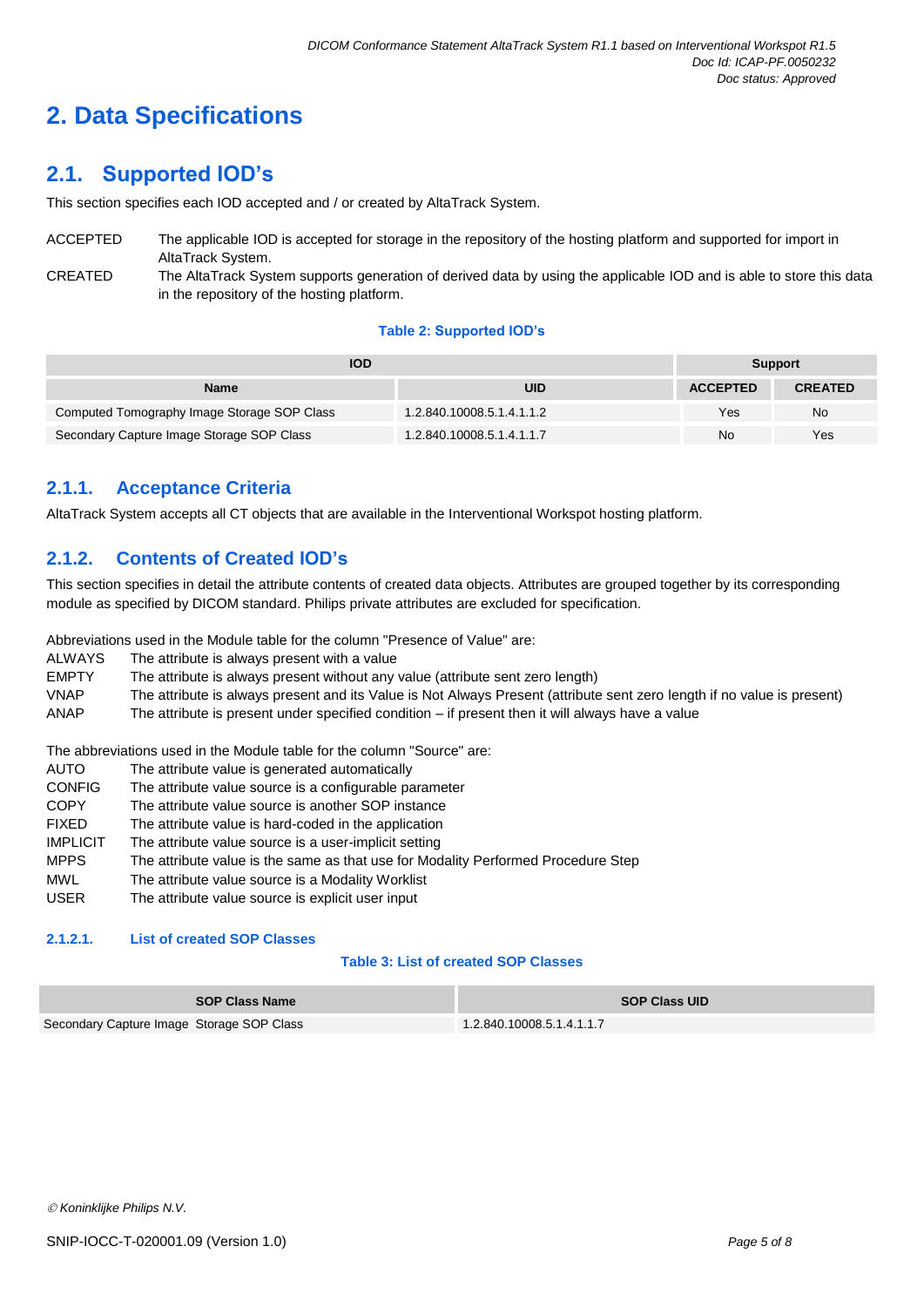#### <span id="page-5-0"></span>**2.1.2.1.1. Secondary Capture Image Storage SOP class**

#### **Table 4: IOD of Created Secondary Capture Image Storage SOP Class Instances**

| <b>Information Entity</b> | <b>Module</b>                   | <b>Presence Of Module</b>                     |  |
|---------------------------|---------------------------------|-----------------------------------------------|--|
| Patient                   | <b>Patient Module</b>           | ALWAYS                                        |  |
| Study                     | <b>General Study Module</b>     | <b>ALWAYS</b>                                 |  |
| Study                     | <b>Patient Study Module</b>     | CONDITIONAL(If present in<br>the source data) |  |
| <b>Series</b>             | <b>General Series Module</b>    | <b>ALWAYS</b>                                 |  |
| Equipment                 | <b>General Equipment Module</b> | CONDITIONAL(If present in<br>the source data) |  |
|                           | <b>SC Equipment Module</b>      | <b>ALWAYS</b>                                 |  |
| Image                     | General Image Module            | ALWAYS                                        |  |
|                           | Image Pixel Module              | ALWAYS                                        |  |
|                           | SC Image Model                  | <b>ALWAYS</b>                                 |  |
|                           | SOP Common Module               | <b>ALWAYS</b>                                 |  |

#### **Table 5: Patient Module**

| <b>Attribute Name</b>       | Tag       | <b>VR</b> | Value | <b>Presence of Value</b> | <b>Source</b> | <b>Comment</b>                                                                    |
|-----------------------------|-----------|-----------|-------|--------------------------|---------------|-----------------------------------------------------------------------------------|
| Patient's Name              | 0010,0010 | <b>PN</b> |       | <b>ALWAYS</b>            | <b>COPY</b>   | Copied from Source<br>CT object or from<br>Philips Interventional<br>X-ray system |
| Patient ID                  | 0010,0020 | LO        |       | <b>ALWAYS</b>            | <b>COPY</b>   | Copied from Source<br>CT object or from<br>Philips Interventional<br>X-ray system |
| <b>Issuer of Patient ID</b> | 0010,0021 | LO        |       | ANAP                     | <b>COPY</b>   | Copied from Source<br>CT object or from<br>Philips Interventional<br>X-ray system |
| Patient's Birth Date        | 0010,0030 | DA        |       | <b>ALWAYS</b>            | <b>COPY</b>   | Copied from Source<br>CT object or from<br>Philips Interventional<br>X-ray system |
| Patient's Sex               | 0010,0040 | <b>CS</b> |       | <b>ALWAYS</b>            | <b>COPY</b>   | Copied from Source<br>CT object or from<br>Philips Interventional<br>X-ray system |

#### **Table 6: General Study Module**

| <b>Attribute Name</b>      | Taq       | <b>VR</b> | Value | <b>Presence of Value</b> | <b>Source</b> | <b>Comment</b>                         |
|----------------------------|-----------|-----------|-------|--------------------------|---------------|----------------------------------------|
| <b>Study Date</b>          | 0008.0020 | DA        |       | <b>ALWAYS</b>            | <b>COPY</b>   | <b>Copied from Source</b><br>CT object |
| <b>Study Time</b>          | 0008.0030 | TM        |       | <b>ALWAYS</b>            | <b>COPY</b>   | Copied from Source<br>CT object        |
| <b>Accession Number</b>    | 0008.0050 | <b>SH</b> |       | <b>VNAP</b>              | <b>COPY</b>   | Copied from Source<br>CT object        |
| Referring Physician's Name | 0008,0090 | <b>PN</b> |       | <b>VNAP</b>              | <b>COPY</b>   | Copied from Source<br>CT object        |
| Study Instance UID         | 0020.000D | UI        |       | <b>ALWAYS</b>            | <b>COPY</b>   | Copied from Source<br>CT object        |
| Study ID                   | 0020.0010 | <b>SH</b> |       | <b>ALWAYS</b>            | <b>COPY</b>   | Copied from Source<br>CT object        |
| Procedure Code Sequence    | 0008,1032 | SQ.       |       | <b>ANAP</b>              | <b>COPY</b>   | Copied from Source<br>CT object        |

*Koninklijke Philips N.V.*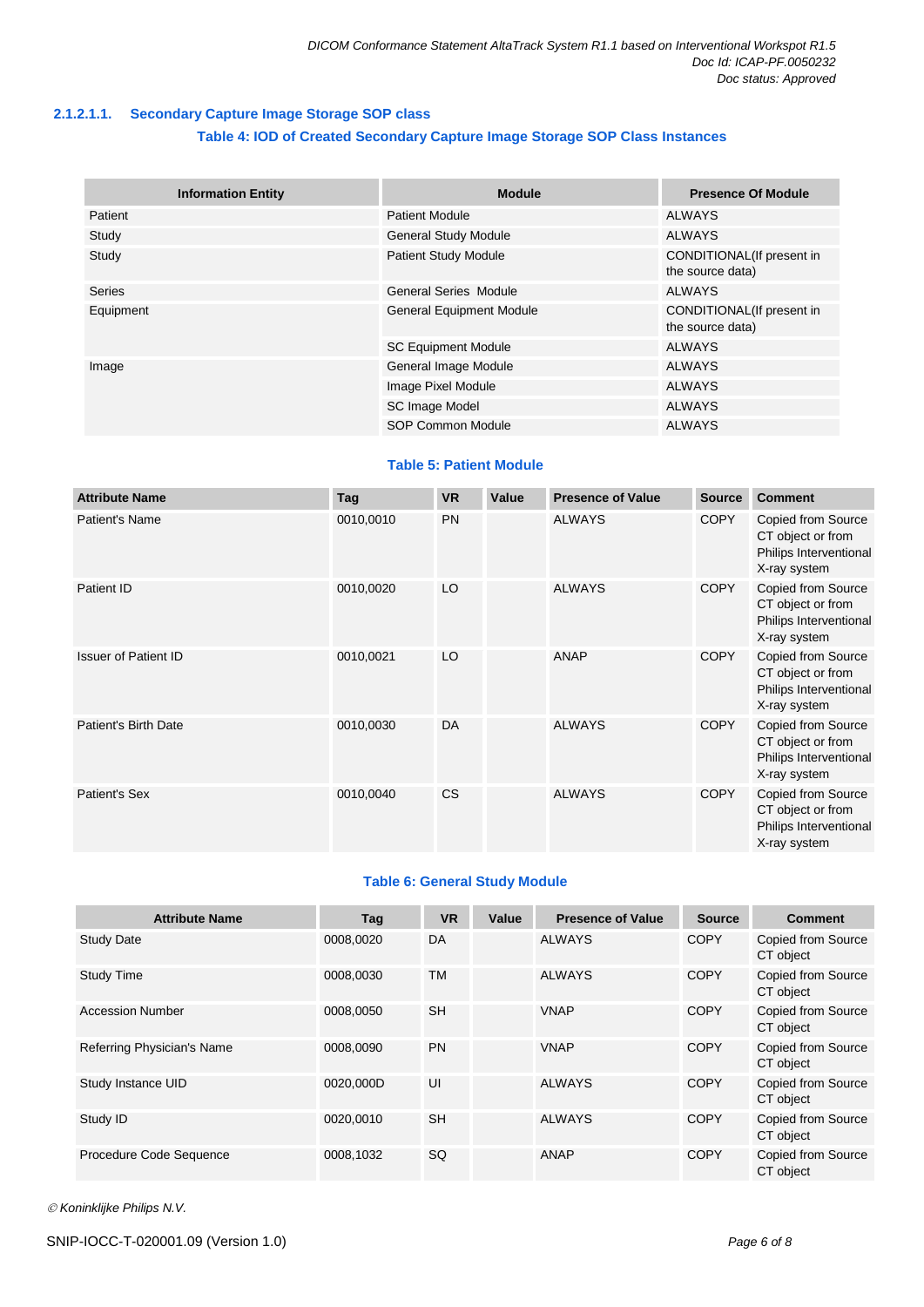*DICOM Conformance Statement AltaTrack System R1.1 based on Interventional Workspot R1.5 Doc Id: ICAP-PF.0050232 Doc status: Approved*

| >Code Value               | 0008.0100 | <b>SH</b> | <b>ALWAYS</b> | <b>COPY</b> | Copied from Source<br>CT object |
|---------------------------|-----------|-----------|---------------|-------------|---------------------------------|
| >Coding Scheme Designator | 0008,0102 | <b>SH</b> | <b>ALWAYS</b> | <b>COPY</b> | Copied from Source<br>CT object |
| >Code Meaning             | 0008.0104 | SQ        | <b>ALWAYS</b> | <b>COPY</b> | Copied from Source<br>CT object |

#### **Table 7: Patient Study Module**

| <b>Attribute Name</b> | Tag       | <b>VR</b> | Value | <b>Presence of Value</b> | <b>Source</b> | <b>Comment</b>           |
|-----------------------|-----------|-----------|-------|--------------------------|---------------|--------------------------|
| Patient's Age         | 0010,1010 | AS        |       | ANAP                     | <b>COPY</b>   | Copied from CT<br>source |
| Patient's Size        | 0010,1020 | DS        |       | <b>ANAP</b>              | <b>COPY</b>   | Copied from CT<br>source |
| Patient's Weight      | 0010,1030 | DS        |       | ANAP                     | <b>COPY</b>   | Copied from CT<br>source |

#### **Table 8: General Series Module**

| <b>Attribute Name</b>               | Tag       | VR        | Value | <b>Presence of Value</b> | <b>Source</b> | <b>Comment</b> |
|-------------------------------------|-----------|-----------|-------|--------------------------|---------------|----------------|
| Series Date                         | 0008,0021 | DA        |       | <b>ALWAYS</b>            | <b>AUTO</b>   |                |
| Series Time                         | 0008.0031 | <b>TM</b> |       | <b>ALWAYS</b>            | <b>AUTO</b>   |                |
| Modality                            | 0008.0060 | CS.       | XA    | <b>ALWAYS</b>            | <b>FIXED</b>  |                |
| Series Instance UID                 | 0020.000E | UI        |       | <b>ALWAYS</b>            | <b>AUTO</b>   |                |
| Series Number                       | 0020,0011 | <b>IS</b> |       | <b>VNAP</b>              | <b>AUTO</b>   |                |
| Performed Procedure Step ID         | 0040.0253 | <b>SH</b> |       | <b>ANAP</b>              | <b>AUTO</b>   |                |
| <b>Related Series Sequence</b>      | 0008,1250 | SQ.       |       | <b>VNAP</b>              | <b>AUTO</b>   |                |
| >Study Instance UID                 | 0020,000D | UI        |       | <b>ALWAYS</b>            | <b>AUTO</b>   |                |
| >Series Instance UID                | 0020.000E | UI        |       | <b>ALWAYS</b>            | <b>AUTO</b>   |                |
| >Purpose of Reference Code Sequence | 0040.A170 | SQ        |       | <b>VNAP</b>              | <b>AUTO</b>   |                |

#### **Table 9: General Equipment Module**

| <b>Attribute Name</b>     | Tag       | <b>VR</b> | Value                          | <b>Presence of Value</b> | <b>Source</b> | <b>Comment</b>                                                                                         |
|---------------------------|-----------|-----------|--------------------------------|--------------------------|---------------|--------------------------------------------------------------------------------------------------------|
| Manufacturer              | 0008,0070 | LO        | <b>Philips</b>                 | <b>VNAP</b>              | <b>FIXED</b>  |                                                                                                        |
| <b>Institution Name</b>   | 0008.0080 | LO        |                                | ANAP                     | <b>AUTO</b>   |                                                                                                        |
| Manufacturer's Model Name | 0008,1090 | LO        | Interventional Workspot        | ALWAYS                   | <b>FIXED</b>  |                                                                                                        |
| Device Serial Number      | 0018,1000 | LO        |                                | ANAP                     | <b>AUTO</b>   |                                                                                                        |
| Software Version(s)       | 0018,1020 | LO.       | 1.5.x                          | <b>ALWAYS</b>            | <b>AUTO</b>   | 1.5.x<br>where "x" is the<br>detailed SW version<br>of Interventional<br>Workspot hosting<br>platform. |
|                           |           |           | Table 40 : CC Equipment Medula |                          |               |                                                                                                        |

#### **Table 10 : SC Equipment Module**

| <b>Attribute Name</b> | <b>Tag</b> | <b>VR</b> | Value | <b>Presence of Value</b> | <b>Source</b> | Comment |
|-----------------------|------------|-----------|-------|--------------------------|---------------|---------|
| Conversion Type       | 0008.0064  | CS        | WSD   | ALWAYS                   | <b>FIXED</b>  |         |

#### **Table 11: General Image Module**

| <b>Attribute Name</b> | Tag       | <b>VR</b> | Value                              | <b>Presence of Value</b> | <b>Source</b> | <b>Comment</b> |
|-----------------------|-----------|-----------|------------------------------------|--------------------------|---------------|----------------|
| Instance Number       | 0020,0013 | <b>IS</b> |                                    | <b>ALWAYS</b>            | <b>AUTO</b>   |                |
| Image Type            | 0008,0008 | <b>CS</b> | <b>DERIVED</b><br><b>SECONDARY</b> | ANAP                     | <b>FIXED</b>  |                |
| Content Date          | 0008,0023 | DA        |                                    | <b>VNAP</b>              | <b>AUTO</b>   |                |
| <b>Content Time</b>   | 0008,0033 | TM        |                                    | <b>VNAP</b>              | <b>AUTO</b>   |                |

*Koninklijke Philips N.V.*